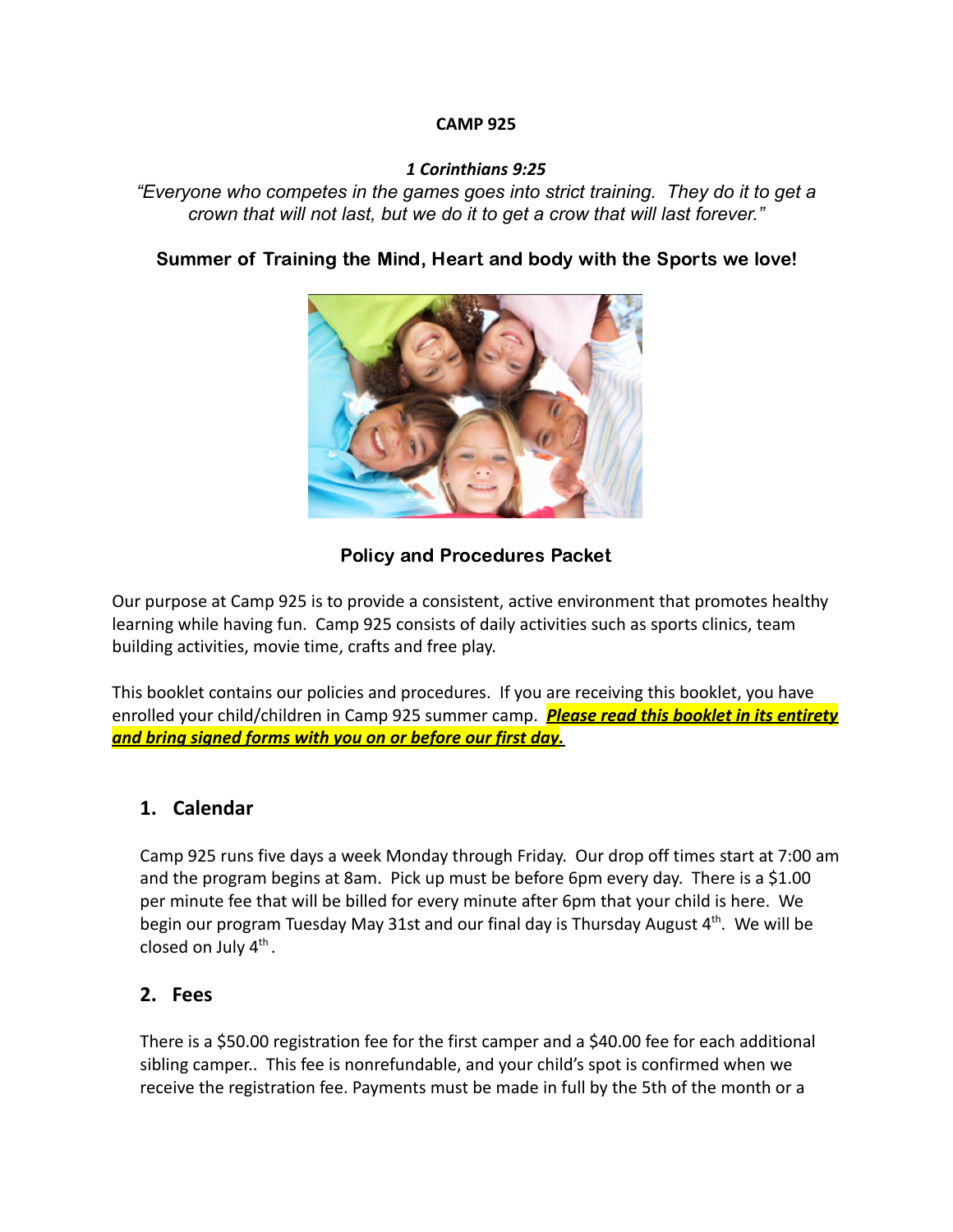\$25.00 late fee will be imposed per child. We bill online 5 days before your invoice is due for your convenience. We bill twice over the course of the camp. You will be billed for the first half of camp June 1st and the second 1/2 of camp July 1st. If no payment has been made by the 10<sup>th</sup> day of the month, your child will be removed from our roster and will not be allowed to return until full payment has been made, including late fees and missed days.

### **Cost for our Camps:**

Camp 925 is composed of four different camps. Each camp runs on a different day per week and is 8 hours in length per week. Full time enrollment is \$170.00/week, 4 days per week enrollment is \$140.00/week, 3 days per week enrollment is \$110.00/week, 2 days per week enrollment is \$75.00/week and drop in cost is \$45.00 per day.

### **Address and Phone Changes:**

Please contact us within 24 hours with any address or phone changes.

# **3. Arrival and Pick Up:**

Drop off for Camp 925 begins at 7:00 am. Your child can only be picked up by you or those persons listed on your "authorized pick up" list. This list will have the full name and contact information of all persons you have designated as able to pick up your child when you are not able. Your child will not be released to anyone besides you, unless you have contacted us prior to that day's pick-up time. Thank you for your complete cooperation in this matter. Your child's safety is of our utmost concern and we will do everything possible to make that happen. You will have a security code for those picking up your child in addition to their driver's license for proof of identity. Both will need to be presented when your child is picked up by anyone other than you the parent. We will give you the security code when you call to notify us of the changes in arrangements for the day.

### **4. Inclement Weather:**

We will contact each student if Camp 925 is canceled due to weather. If you are not contacted within 24 hours of the start of our day, please assume that we are still having camp.

# **5. Health:**

Please do not bring your camper if the following symptoms occur:

- Fever of 100.4 or higher
- Has not been without a fever for more than 24 hours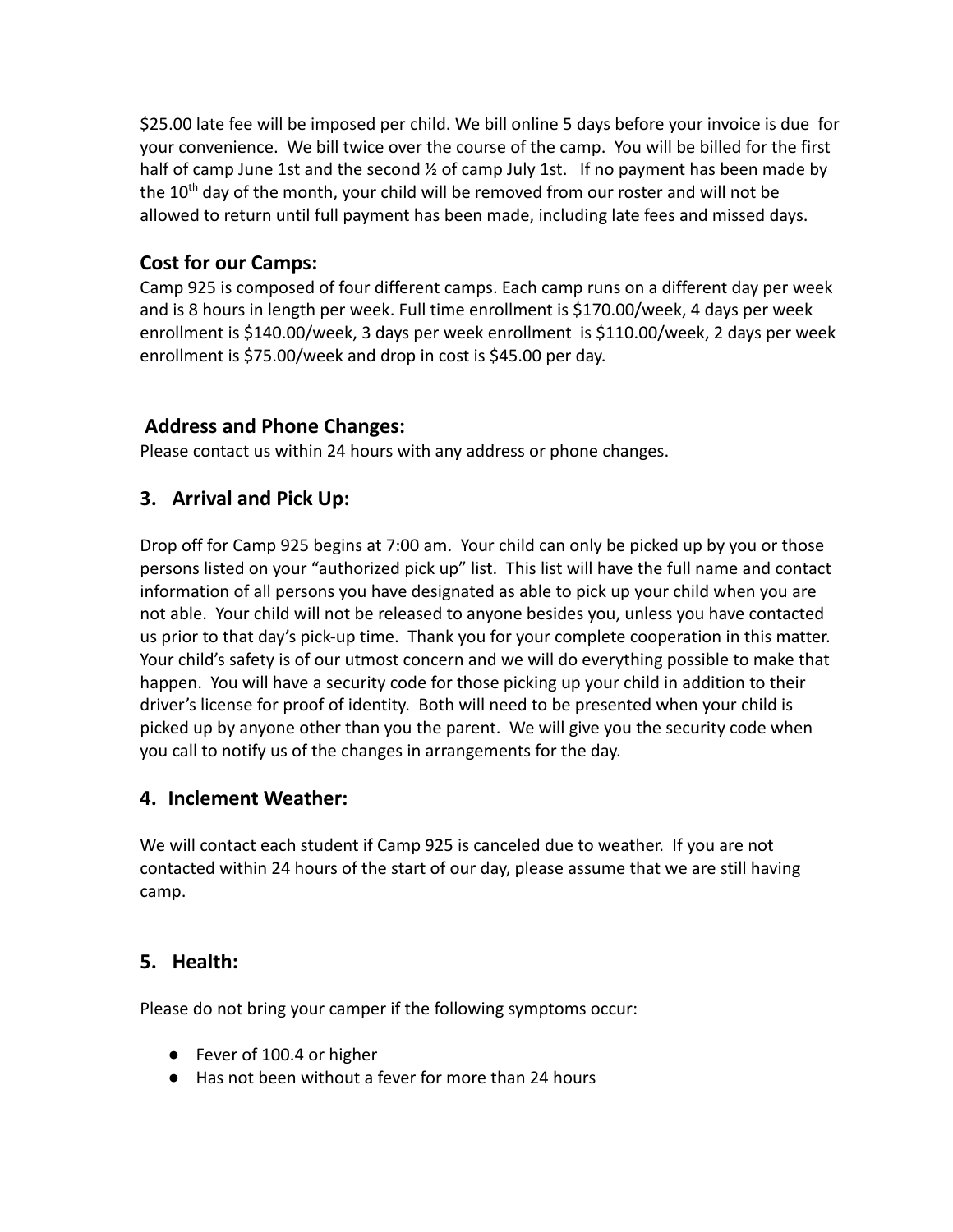- Symptoms of possible communicable disease (vomiting, diarrhea, discharge from eyes indicating pink eye, constant cough).
- Skin rash that may indicate the possibility of measles, scarlet fever or a virus.
- Heavy nasal discharge that is not clear.
- Any indication of chicken pox.
- Behavior indicating oncoming illness (lethargy, lack of appetite, extreme irritability).

If a child becomes sick while in our care, we will isolate him/her until a parent can come pick them up.

### **6. Medications:**

All medications (including epinephrine pens and inhalers) prescribed or over the counter must be logged in and left with the office staff by the child's parent. Any medication that is found with the child will be taken and stored in the office. All medication that is found with the child will be taken and stored in the office. All medications must be in their original containers or they will not be administered to the child. Please do not leave medications in the child's bag. We will have a medication log with dosage and times for over the counter medications according to the age appropriate dosages. Please pick up medications at the end of the day in the front office.

# **7. Personal Items:**

We have many activities and toys for all of the children to utilize. We ask that all personal toys remain at home. There will be no exception to this rule and any personal items (toys, stuffed animals, etc.) found with your child during activities will be taken and stored until the end of the day. Each child will be allowed to bring one personal item for movie time only. If your child is a reader and is working on a book, that book may also be brought for movie time. That being said, these items must remain in your child's backpack until rest time or the item will not be allowed to return. There are no exceptions to this policy.

# **8. Food:**

- Please feed your child a breakfast before dropping him/her off in the morning. We want your child ready to go when they get here and are not prepared to clean up after a morning meal. We will be very busy, and a good breakfast is essential to learning, physical growth, and just keeping up with all we have planned! We want your child to have a great time and make this summer a time he/she will never forget. Part of doing that requires your child to be properly fed and ready to go!
- We have two meal options for lunch. Each child can either bring a labeled insulated lunch box or let us know if you would like to choose our meal deal. Each provided